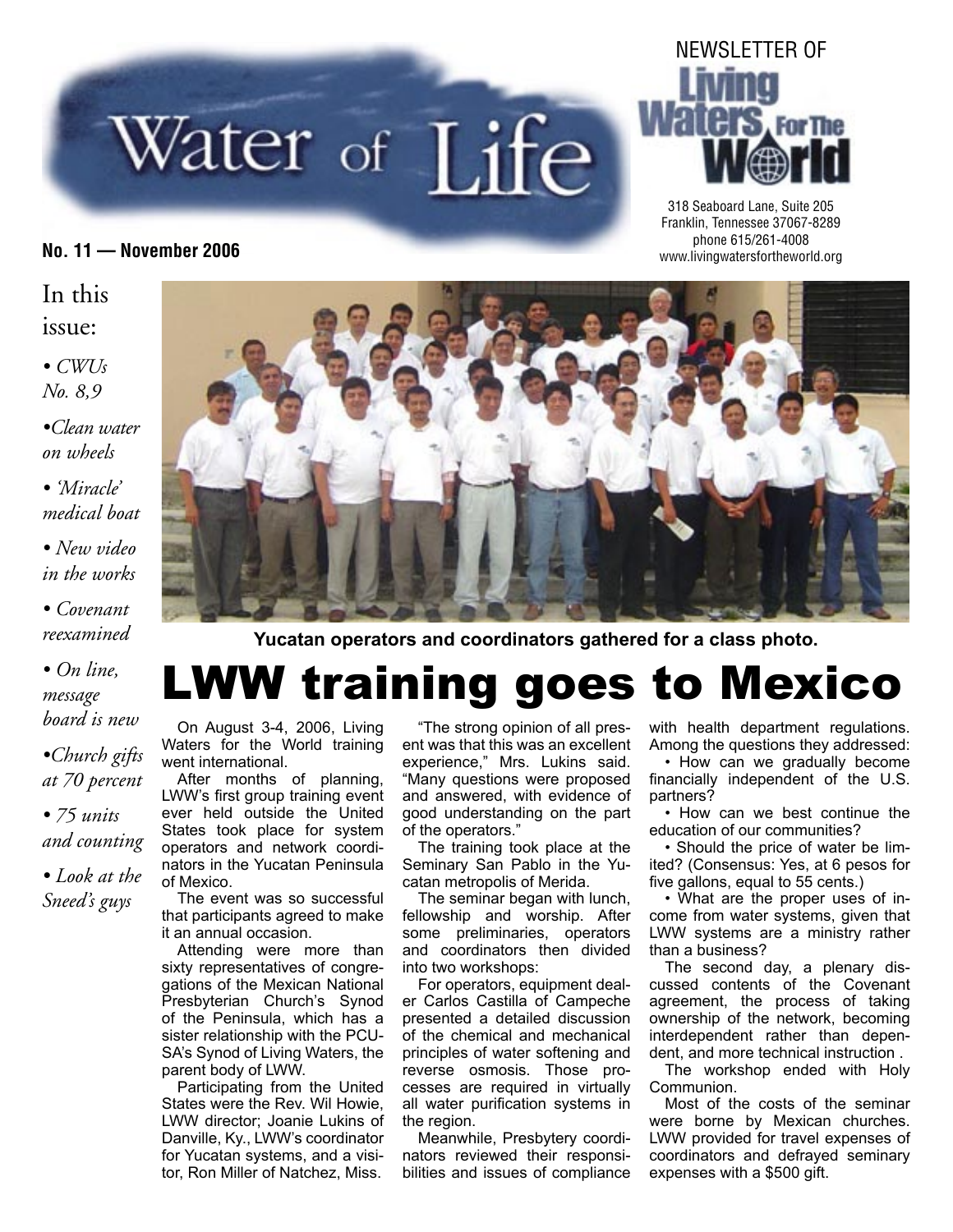## September, October Clean Water U classes, Nos. 8, 9



**September — the most diverse group yet: 17 states, 3 foreign countries, 7 faith traditions.**



**October — the biggest class yet, whose 52 students included five from other nations.**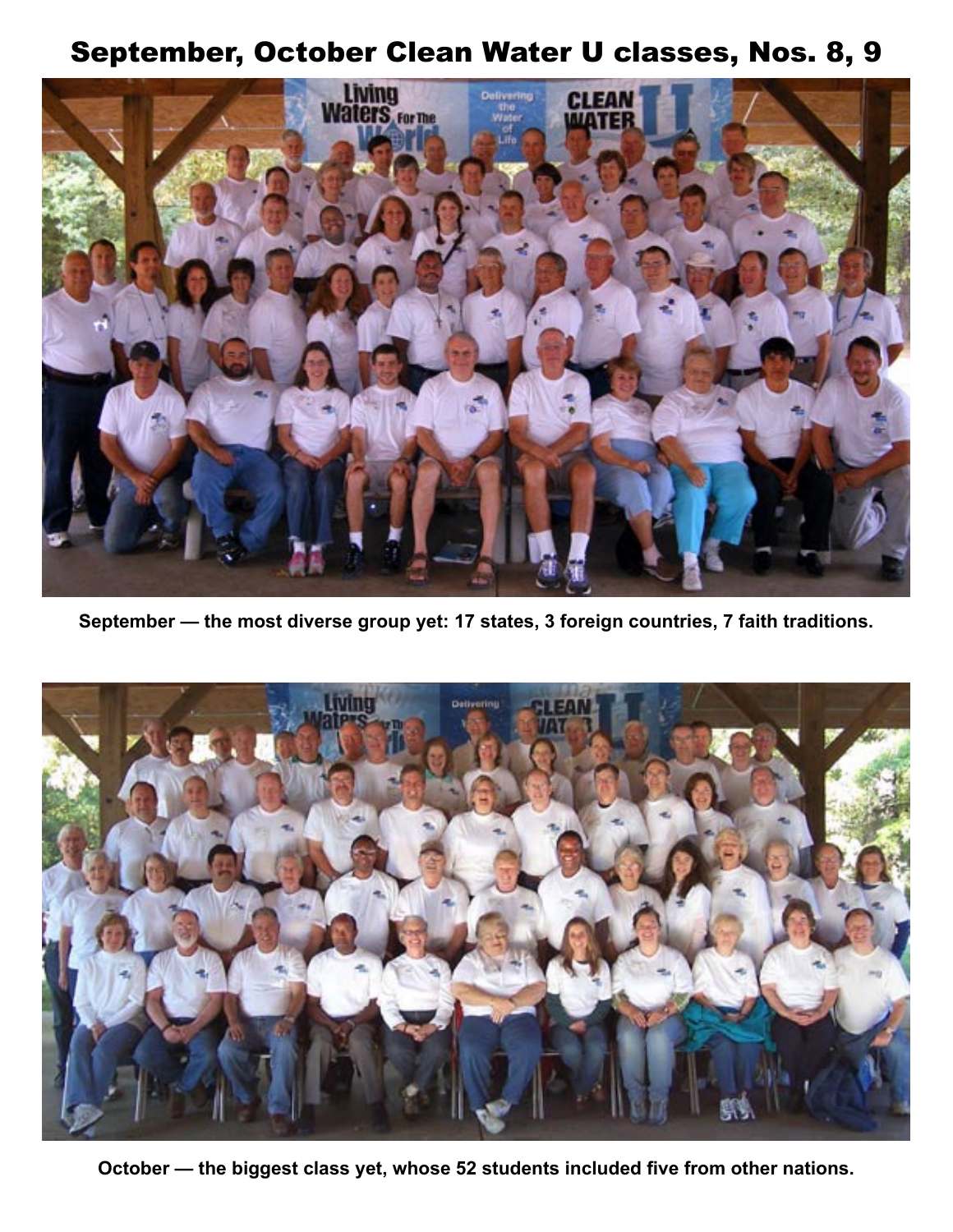

**At the October 2006 CWU session, Synod of Living Waters executive Terry Newland (second from right) greets fellow pastors and international students Ramon Garcia of Chihuahua, Mexico, Kofi Amfo-Akonnor and Samuel Nympong of Ghana, and Horacio Quiroz, native of Oaxaca, Mexico, now residing in Birmingham, Ala. Also attending was John Mwenje of Kenya.**

# running just to keep up

As the demand grows for training in how to deliver clean water in the name of Jesus Christ, Clean Water U is trying to figure out how it can keep up.

There were two CWU sessions in 2004, the first ever, then three in 2005 and four in 2006. The calendar for 2007 calls for five sessions, including our first-ever November session.

That pace can't continue

*Five, count 'em, CWUs in 2007* **March 21-25 April 25-29 September 12-16 October 17-21 November 14-18**

without major change, and the CWU faculty is planning a weekend retreat in January to grapple with the issue.

It's a wonderful problem to have, and LWW rejoices in the growth.

The September 2006 CWU had the most diverse student body yet. They came from 17 states and three foreign countries and represented seven different faith traditions — all one in their desire to provide the holy cup of clean water.

The October CWU brought

our largest class ever, with 52 students and 2 observers, representing 10 states and the countries of Ghana, Kenya and Mexico.

Our international students have been more than excellent students in their own right: they have added an ever-present sense of relevance to the training, and serve as flesh and blood reminders that we are all truly brothers and sisters in Christ.

#### A testimonial — CWU 'a spiritual experience I did not expect'

I would like to thank you and all of your team for the incredible effort they put into this and my guess is all of the sessions. It clearly deserves the name university as the quality was very much university level.

I went with expectations of learning the training part, which I knew we were weak in, but came away with something much more valuable and totally unexpected.

I did gain the training knowledge and picked up some more ideas on building the systems and a better appreciate for the whole process from start to end. But I also walked away with a spiritual experience I did not expect.

For me it was similar to a Cursillo or Emmaus Walk weekend. Here we all are, some 50 or so of us from around the world, different cultures, different faiths, different creeds, different walks of life that have come together for a common purpose of helping put clean water in various parts of the world.

But it seemed to me that it became much more than that. It was a period of five days where people all worked toward the common good of each other. I don't

think there was one selfish bone in the body of anyone there. Everyone seemed to be pulling for each other.

I don't think I have experienced a Christian community quite like it. Yes, it is one thing to have a group like this out of your own church, but the complexity of the dynamics of this group struck me as this is what the community must have been like in the early days after Christ's death and resurrection that is described in Acts.

Just think, if the world could all come together as we came together this past week, I believe we would have the beginnings of Eden again. We'd never achieve Eden because of our original sin, but just think of how much closer to God we would all be because we are closer to Him through our brothers and sisters.

God be with each of you and thank you so much for all of your efforts.

Peace,

 Bob McCoy *Bob McCoy, a communicant of Holy Spirit Catholic Church in Huntsville, Ala., took the CWU 102 course in September 2006.*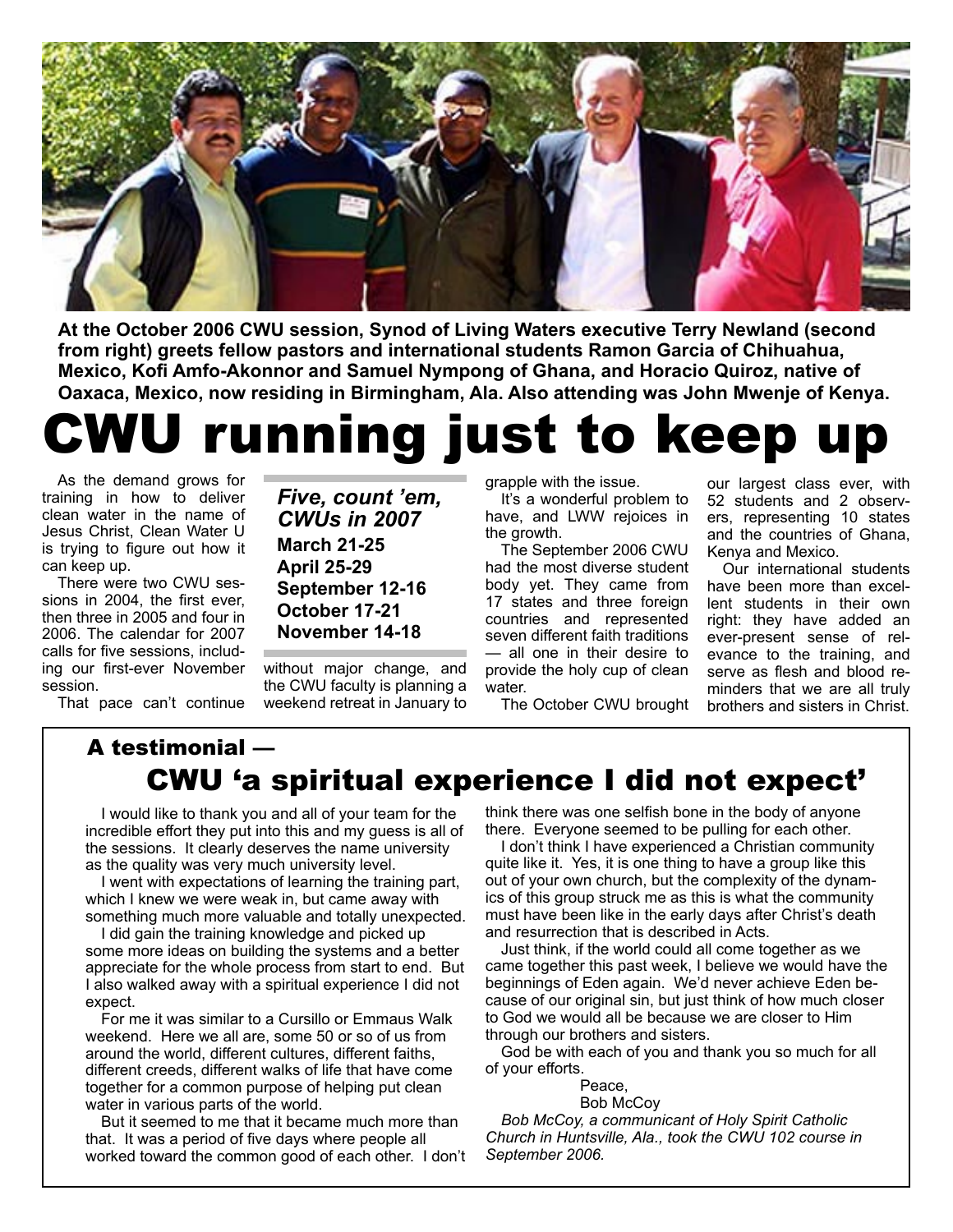# A 'miracle' on Amazon hospital boat

"Praise the Lord! I saw with my own eyes the miracle happened!" proclaimed the Rev. Djard C. Moraes, missions pastor of the Presbyterian Church of Manaus, Brazil.

"Dirty water from the Negro River became a pure and drinkful water. Alleluia!"

Moraes was exulting over the installation in early October of a specially modified Living Waters for the World purification system on the medical service boat, J.J. Mesquita. And indeed, there was much about the project that suggested miracles.

Two years of planning had sought water purification capability for "hospital boats" that cruise rivers of the Amazon region to give medical and dental services to people in riverside villages. Churches supporting the mission had been spending some \$300 a month to buy pure water in five-gallon bottles.

Spearheading the project was Tom Carroll, an elder in Reedy Creek Presbyterian Church in Kingsport, Tenn., and a member of the LWW Committee.

It wasn't a matter of simply plugging in a standard LWW board. The system had to be specially redesigned to cope with the heavy dissolved tannins that give the Rio Negro (black river) its name. What emerged is a compact reverse osmosis system producing 29 gallons of purified water per hour.

Bob Friley of Vicksburg, Miss., who with John Gramling of Scottsville, Ky., supervised installation, ticked off the elements of miracle:

• Just over a month before the U.S. team was to leave, they were warned that customs duties in the range of a thousand dollars might be imposed on materials taken into Brazil, and the sponsors didn't have the money. Three



**From left (standing) are John Gramling, Djard Moraes, Bob Friley, cook Amarias, maintenance specialist José, and (kneeling) captain Raimundo, nurse assistant Célia and nurse Nete.**



**The JJ Mesquita is docked with other medical service boats on an Amazon tributary.**

days later, Presbyterian Women of Holston Presbytery reported they would like to send a contribution, which turned out to be in the amount of some \$1,400. In the end, a sympathetic customs agent declined to assess any duty at all.

• The team anticipated a wooden structure on the boat to house the system, but the boat is all steel, and the deck where the system is located has no cover at all. A welder with skills and vision secured the system and designed a permanent structure to protect it from the weather.

• The team brought one-inch PVC fittings, but plumbing on the boat was

all 3/4 and 1/2 inch. Just in case, Friley had collected all the spare fittings from his home workshop. They turned out to be the right sizes, and every single one he brought was used.

• The job turned out to require 20 feet of wire, the exact amount Gramling brought. Of all the electrical gear he brought, he returned home with just two wire nuts and one plug.

• Each man thought the other was bringing tools. The crew had a limited supply, and it turned out to be just enough.

• A fitting brought by mistake turned out to be the exact one needed to connect to the boat's plumbing.

• A thousand-liter tank purchased without measuring the boat's tank stand turned out to fit with no room to spare.

"God provided whatever we needed," Friley said. "It was plain from the beginning that God left the heart of this project in place; to cheer us on, to encourage us and to challenge everyone he knew to pray for our safety and success. That heart is Tom Carroll."



**Compact RO unit purifies river water.**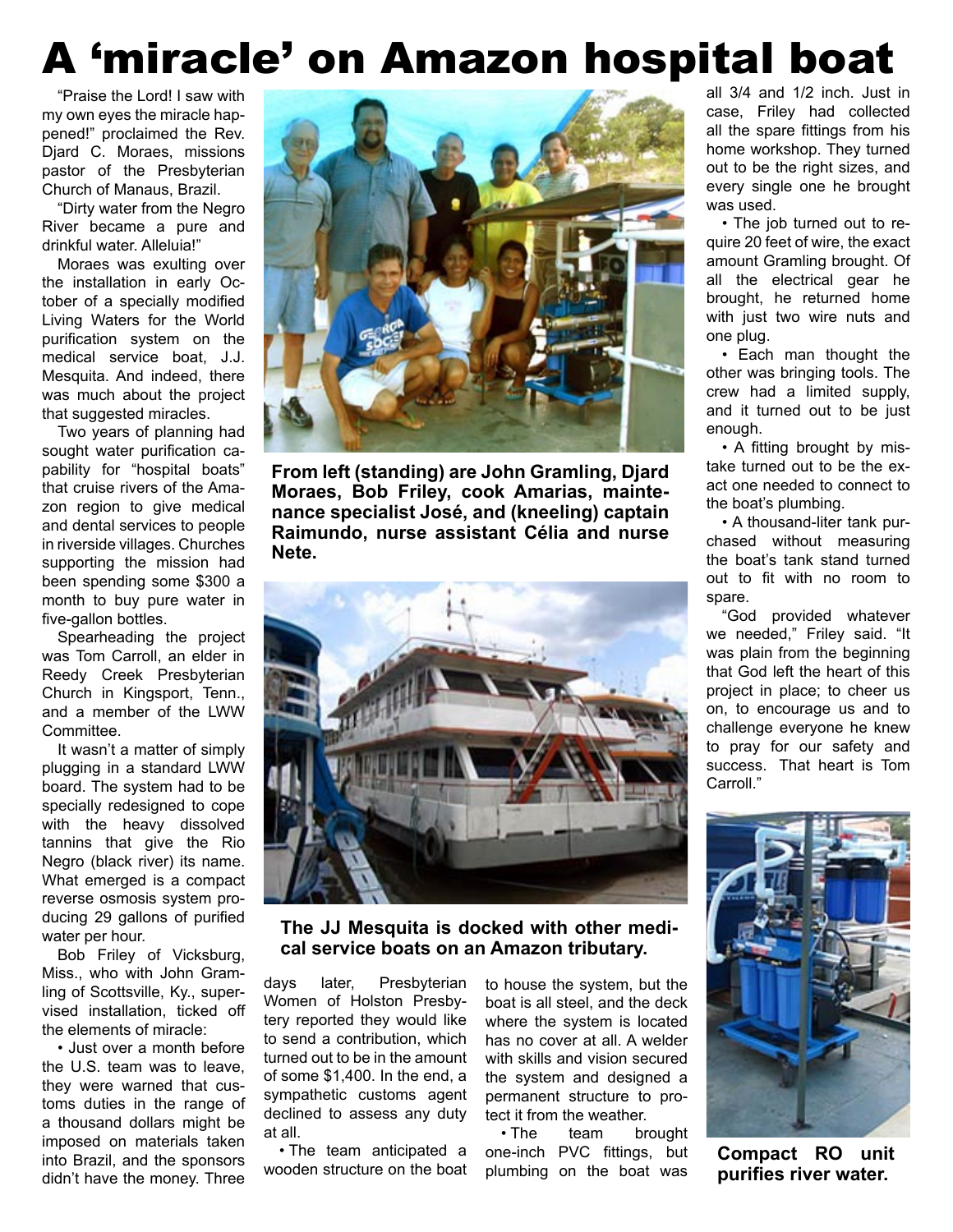

**Ramon Garcia and Francisco Govea of Berith Presbyterian Church in Chihuahua, Mexico, with Cynthia Robinson of San Antonio, Texas, serving as interpreter, are interviewed in front of the water training building at Clean Water U.**

# Filming begins for new LWW video

The beautiful fall woods at Camp Hopewell served as the perfect backdrop as filming began for LWW's first video in three years.

Brad Van Demark of BlueSky Filmworks in Nashville, along with soundman Steve Lepard, added a new dimension to the October session of Clean Water U as they spent two days filming the various aspects of the CWU experience.

In addition, other video segments are planned, including short pieces about each of the CWU courses that will be accessible via the LWW web site.

This footage, combined with footage to be shot in Mexico

in Spring 2007, will be edited down to a new 20-minute video due for release this coming May. The video will be available on DVD, VHS tape and online.

"We're very excited about the quality of the footage we got at Camp Hopewell", said Van Demark. "We believe it's of awardwinning quality."

Steve Young, administrator of LWW and producer for the new video, added, "This will be the first time that we are able to show the full Living Waters for the World experience — from training to partnering in the field. It will be an invaluable awareness tool."



**LWW administrator Steve Young (second from left) asks questions of CWU student Horacio Quiroz during the filming of LWW's new video. The cameraman is Brad Van Demark, the sound technician Steve Lepard.**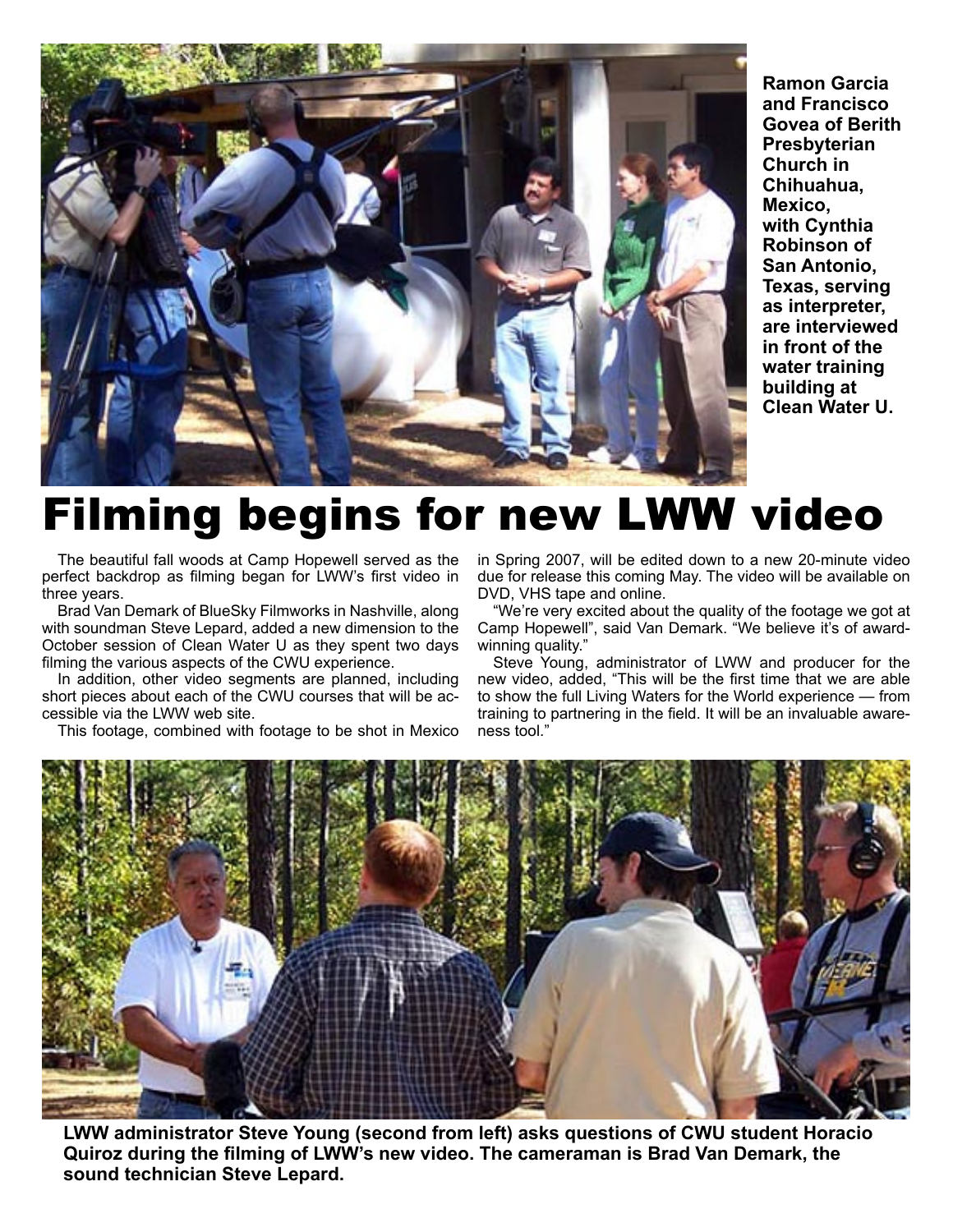# Church giving, LWW backbone, at 70 percent **of year's goal By WIL HOWIE**

As of October 1, 2006, Living Waters for the World has received \$108,000 in donations from churches toward its budgeted goal of \$154,000.

These donations are a combination of proceeds from the Clean Water Sunday Offering taken annually by churches in the synod throughout the year, and church budgeted gifts. Living Waters for the World operates solely from donations, and the majority of these monies come from churches within the Synod of Living Waters.

"We thank the many, many churches that have supported us thus far this year", said Bill Williams, moderator of the Living Waters for the World committee.

"We ask churches that have not yet partnered with us this year to please do so this fall; we need their support to undergird the rapid growth we are experiencing. Our need for their support is a good thing!"

Churches wishing to receive the Clean Water Sunday offering need simply to contact the synod office at 615-261- 4008 to receive offering materials.

Offering proceeds and church budgeted gifts should be sent to the respective presbytery offices, marked for Living Waters for the World.

# International units at 75 and counting

# **LWW Director**

Seventy-five and counting — that's the latest tally on installations of Living Waters for the World water purification systems in other countries.

The installation statistics completely confirm what God is doing with this new thing, directly being translated into more and more clean water flowing.

The difference that Clean Water U has made in this ministry is nothing short of astonishing.

In 2003, before CWU was created, we had our best year ever, with four units installed. Then came two CWU sessions in 2004, and in that year 11 units were completed.

We conducted three sessions of CWU in 2005 and saw 25 systems go in. Already to date in mid-October 2006, with four CWU sessions completed, 26 systems have been installed and a number more are scheduled. A best "guesstimate" suggests around 35 units will be completed by year's end.

We've scheduled five CWU sessions for 2007. Only the Lord, who makes all things possible, knows how many installations may take place next year.

Kudos to the following partners – both domestically and internationally – who have successfully educated and installed new systems since our May issue of *Water of Life*:

# 60 – HAPPI (SC) in Cange, Haiti

# 61 – Notre Dame de Loretta Catholic Church, Belle Anse, Haiti

# 62 – Advent PC of Cordova, Tenn., at the Bayawan Hospital, Bayawan, Philippines

# 63 – Advent PC at the Bago City Hospital, Bago City, Philippines

# 64 – South Alabama Presbytery at the PC in Halacho, Yucatan, Mexico

# 65 – Church of the Redeemer, Snellville, Ga., at Matagorda, Dominican Republic

# 66 – Transylvania Presbytery in the PC in Chetumal, Mexico

# 67 – Church of the Redeemer, Snellville, in Pedgregal, Dominican Republic

# 68 – Diocese of Omaha in Huehuetenango, Guatemala

# 69 – FPC, Norfolk, Va., in Santa Ines, Matagalpa, Nicaragua

# 70 – FPC, Norfolk, in Santa Carmella, Matagalpa, Nicaragua

# 71 – Cincinnati Presbytery, in San Juan Ixcoy, Guatemala

# 72 – Diocese of Omaha in Huehuetenango, Guatemala

# 73 – Trinity PC, Starkville, Miss., in El Pinar, El Salvador

# 74 – Reedy Creek PC/Holston Presbytery on the Rio Negro, Manaus, Brazil # 75 – First Baptist Church, Byram,

Miss., in Wayuu, Maricabao, Venezuela



#### Nice shirts!

**Since the beginning of Clean Water U in 2004, Sneed's Ace Hardware in Oxford, Miss., has been a major supplier of CWU equipment, often going out of their way to be helpful. To show appreciation, LWW Director Wil Howie (that's he, second from right) provided the staff with CWU T-shirts. Wear them with pride, crew!**

#### **CALENDAR FOR 2007**

Living Waters for the World doesn't just happen. It takes a lot of planning (translated: meetings). Here's the tentative schedule for next year:

January 26-28: CWU retreat March 7-9: Task Force meetings March 21-25: CWU April 2: Committee meeting April 25-29: CWU August 15-17: Task Force meetings August 27: Committee meeting September 12-16: CWU October 17-21: CWU October 30-Nov.1: Task Force meetings November 14-18: CWU November 26: Committee meeting